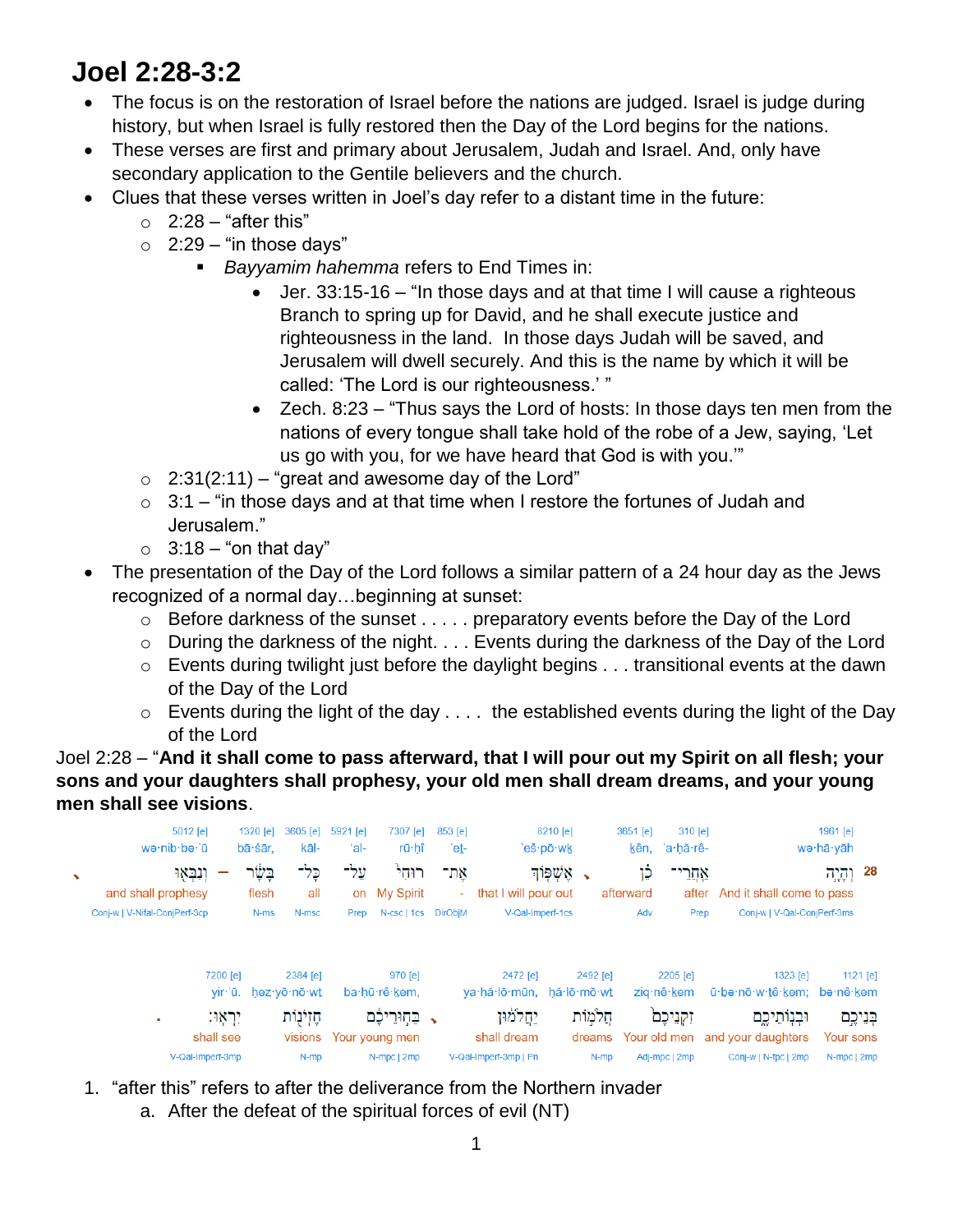- b. After the defeat of the spiritual, demonic physical army of the  $70<sup>th</sup>$  week (Revelation)
- 2. The Spirit coming on all is similar to promises in:
	- a. Ez. 36:27 "Thus says the Lord of hosts: In those days ten men from the nations of every tongue shall take hold of the robe of a Jew, saying, 'Let us go with you, for we have heard that God is with you.'"
	- b. Ez. 37:14 "I will put my Spirit within you, and you shall live, and I will place you in your own land. Then you shall know that I am the Lord; I have spoken, and I will do it, declares the Lord
	- c. Ez. 39:29 –" I will not hide my face anymore from them, when I pour out my Spirit upon the house of Israel, declares the Lord God."
	- d. Zech. 12:10 "And I will pour out on the house of David and the inhabitants of Jerusalem a spirit of grace and pleas for mercy, so that, when they look on me, on him whom they have pierced, they shall mourn for him, as one mourns for an only child, and weep bitterly over him, as one weeps over a firstborn.
	- e. Moses words in Numbers 11:29 "Moses said to him, "Are you jealous for my sake? Would that all the Lord's people were prophets, that the Lord would put his Spirit on them!"
	- f. Isaiah 32:15 "until the Spirit is poured upon us from on high, and the wilderness becomes a fruitful field, and the fruitful field is deemed a forest.
	- g. Isaiah 44:3-4 "For I will pour water on the thirsty land, and streams on the dry ground; I will pour my Spirit upon your offspring, and my blessing on your descendants. They shall spring up among the grass like willows by flowing streams.
- 3. Absence of prophetic revelation results from sin and judgment, but eh presence of prophetic revelation indicates divine favor and blessing. Thus, the day when the Spirit comes on all and all prophecy (receive revelation from the Lord) is the day of restoration:
	- a. 1 Samuel 3:1 "Now the boy Samuel was ministering to the Lord in the presence of Eli. And the word of the Lord was rare in those days; there was no frequent vision.
	- b. Amos 8:11 "Behold, the days are coming," declares the Lord God, "when I will send a famine on the land— not a famine of bread, nor a thirst for water, but of hearing the words of the Lord.
- 4. "All flesh" is identified in the parallel following verses as:
	- a. Jewish sons and daughters
	- b. Old Jewish men
	- c. Young Jewish men
	- d. Jewish male and females
- 5. "pour out my Spirit" (2:28 and 2:29) refers to the "all flesh" receiving revelation (insight, understanding, guidance, etc.) of God's Word (God's will, God's ways, God's purposes, etc.) because the Spirit of God will communicate it to these people.
	- a. Jesus said as much in John:
		- i. 14:16-18 "I will ask the Father, and he will give you another **Helper**, to be with you forever, even the Spirit of truth, whom the world cannot receive, because it neither sees him nor knows him. You know him, for he dwells with you and will be in you. I will not leave you as orphans; I will come to you."
		- ii. 14:26-27 "The **Helper**, the Holy Spirit, whom the Father will send in my name, he will teach you all things and bring to your remembrance all that I have said to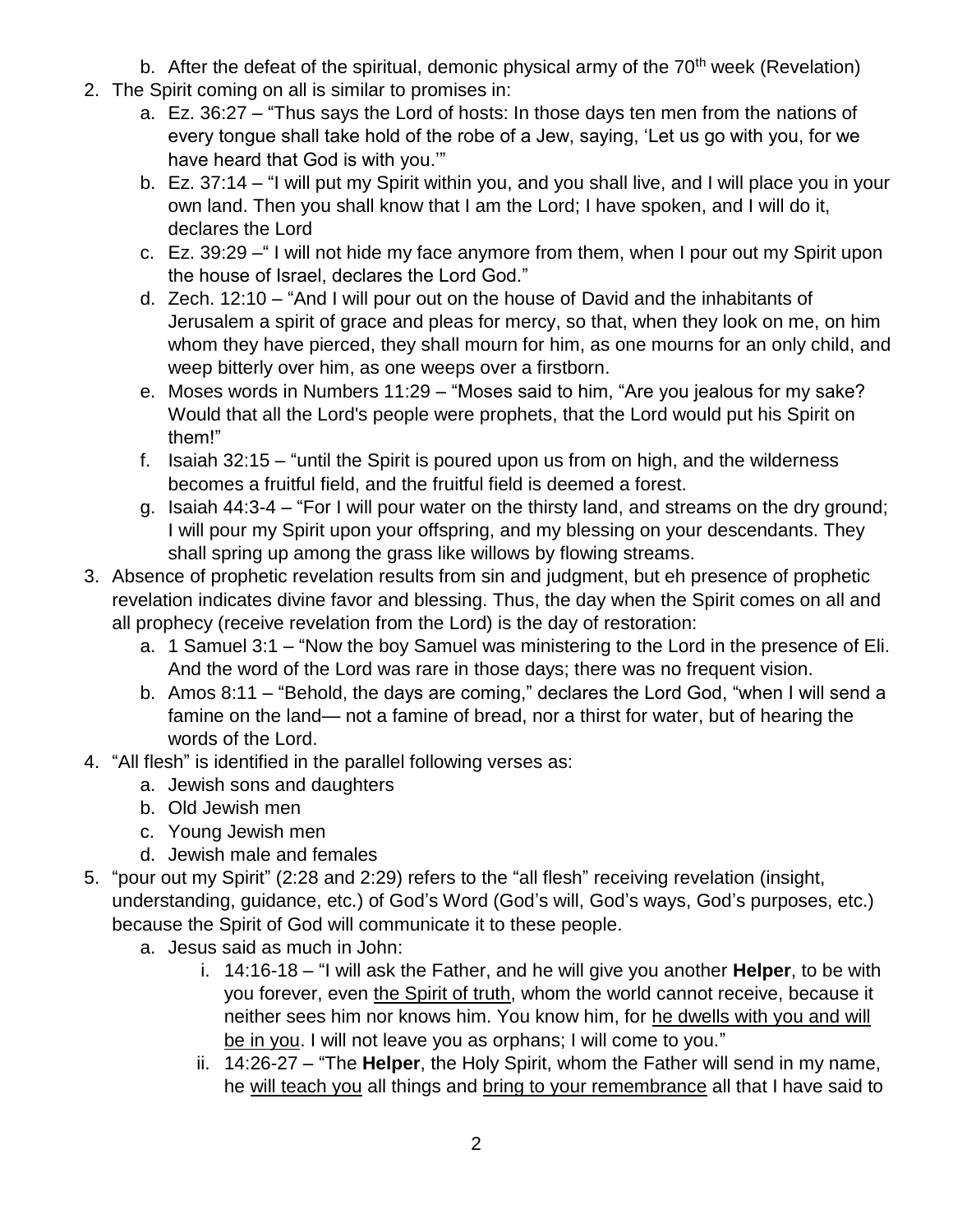you. Peace I leave with you; my peace I give to you. Not as the world gives do I give to you. Let not your hearts be troubled, neither let them be afraid."

- iii. 15:26 "when the **Helper** comes, whom I will send to you from the Father, the Spirit of truth, who proceeds from the Father, he will bear witness about me."
- iv. 16:7-15 "I tell you the truth: it is to your advantage that I go away, for if I do not go away, the **Helper** will not come to you. But if I go, I will send him to you. And when he comes, he will convict the world concerning sin and righteousness and judgment: concerning sin, because they do not believe in me; concerning righteousness, because I go to the Father, and you will see me no longer; concerning judgment, because the ruler of this world is judged. I still have many things to say to you, but you cannot bear them now. When the Spirit of truth comes, he will guide you into all the truth, for he will not speak on his own authority, but whatever he hears he will speak, and he will declare to you the things that are to come. He will glorify me, for he will take what is mine and declare it to you. All that the Father has is mine; therefore I said that he will take what is mine and declare it to you.
- v. And, Revelation 19:10 John writes, "For the *testimony of Jesus is the spirit of prophecy*."
	- 1. The whole of prophecy or the coming of the Holy Spirit is telling about Jesus, or revelation of the Word of God.
	- 2. "testimony" is the Greek word *marturia* /mar-too-ree-ah/ which means "testimony" and is used to say "witness, evidence, testimony, reputation."
		- a. Testify before a judge
		- b. Testimony of an historian
		- c. Testimony concerning a person's character
		- d. Testify to the truth

#### 2:29 – "**Even on the male and female servants in those days I will pour out my Spirit**.

|  |  |  | 7307 [e] 853 [e] 8210 [e] 1992 [e] 3117 [e] 8198 [e] 5921 [e]<br>rū-hī, "et- "eš-põ-wk hā-hêm-māh, bay-yā-mīm haš-še-pā-ḥō-wt; we-'al- | 5650 [e] 5921 [e] 1571 [e]<br>ha a ba dim lal- | we-gam             |  |
|--|--|--|----------------------------------------------------------------------------------------------------------------------------------------|------------------------------------------------|--------------------|--|
|  |  |  | 29 וְגַם עַל־ הֲעֲבָדֶים וְעַל־ הַשְׁפָּחֲוֹת בַּיָּמֶים הָהָמָּה אָשְׁפָּוֹךְ אֶת־ רוּחָי:                                            |                                                |                    |  |
|  |  |  | My Spirit - will I pour out those in days [My] maidservants and on [My] menservants on And also                                        |                                                |                    |  |
|  |  |  | N-csc   1cs DirObjM V-Qal-Imperf-1cs Art   Pro-3mp Piec-b Art   N-rio Art   M-fp Conj-w   Prep Art   N-mp                              |                                                | Prep Conj-w [ Conj |  |

#### 2:30 – "**And I will show wonders in the heavens and on the earth, blood and fire and columns of smoke**.

| 6227 [e]               | 8490 [e]<br>'ā·šān. we·tî·mă·rō·wt | 784 [e]<br>$w\bar{a}$ 'êš.   | $1818$ [e]<br>dām    | 776 [e]                    | 8064 [e]                        | 5414 [e]<br>4159 [e]<br>ū·bā·'ā·res; baš·šā·ma·yim mō·wp·tîm,<br>wə∙nā∙tat∙tî |                                           |  |
|------------------------|------------------------------------|------------------------------|----------------------|----------------------------|---------------------------------|-------------------------------------------------------------------------------|-------------------------------------------|--|
| יַנַּשֵׁן:<br>of smoke | , וְתֵימֲרָוֹת<br>and pillars      | $\psi$ in $\sim$<br>and fire | 고고 시<br><b>Blood</b> | וּבְאָרֶץ                  | and in the earth in the heavens | מֽוֹפִתִּים בַּשֲׁמֲיִם<br>wonders                                            | 30 וַ <u>נְ</u> חַתְּי<br>And I will show |  |
| N-ms                   | Conj-w   N-fpc                     | Conj-w   N-cs                | N-ms                 | Conj-w, Prep-b, Art   N-fs | Prep-b. Art   N-mp              |                                                                               | N-mp Conj-w   V-Qal-ConjPerf-1cs          |  |

- 1. "wonders" refers to miracles on earth and sky
	- a. These took place in Jesus ministry…leading to Acts 2 reference
	- b. These will ultimately take place in the end…leading to the ultimate fulfillment
- 2. "blood, fire, columns of smoke" refer to warfare on earth
- 3. "sun dark" and "moon blood" refers to the appearance of the sun and moon from the earth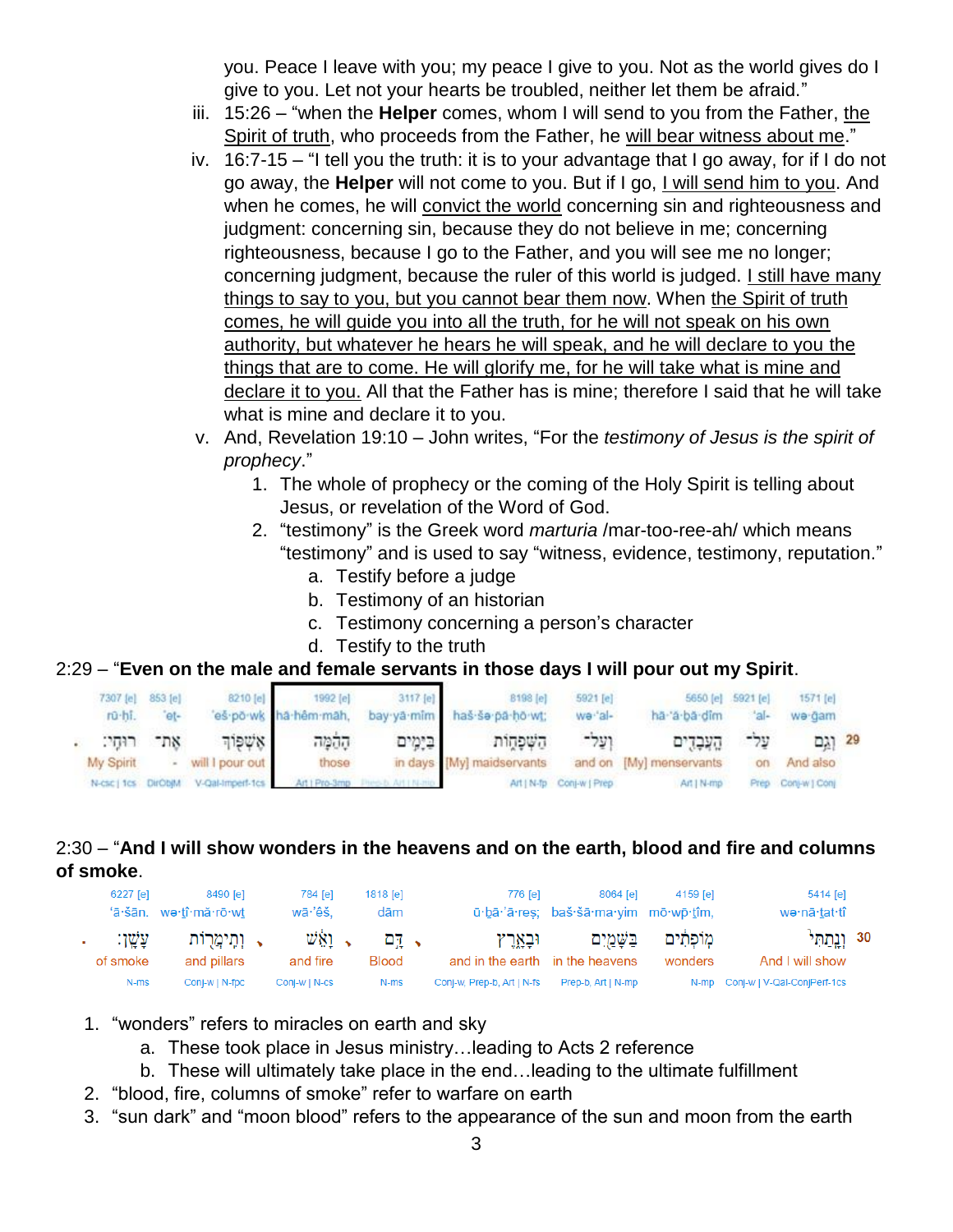- a. These took place in Jesus ministry with the darkness while he was on the cross
- b. These will take place ultimately in the end:
	- i. Because of wars and fires on earth
	- ii. Because of Jesus return at the sign of the Son of Man

2:31 – "**The sun shall be turned to darkness, and the moon to blood, before the great and awesome day of the LORD comes**.

| 3117 [e]<br>yō·wm | 935 [e]<br>bō·w   | 6440 [e]<br>lip·nê,      | 1818 [e]            | 3394 [e]<br>lə dām; wə hay yā rê ah |           | 2822 [e]<br>le hō šek,          |              | 2015 [e]<br>yê∙hā∙pêk      |              | 8121 [e]<br>haš·še·meš   |          |
|-------------------|-------------------|--------------------------|---------------------|-------------------------------------|-----------|---------------------------------|--------------|----------------------------|--------------|--------------------------|----------|
| . יָוֹם<br>Of day | בוא<br>the coming | לִפְנֵי<br><b>Before</b> | לְדֶם<br>into blood | וְהַיָּרֻהַ<br>and the moon         | $\bullet$ | לְחֹשֶׁךָ<br>into darkness      |              | יִהָמֵך<br>shall be turned |              | 31 הַשֶּׂמֲשׁ<br>The sun |          |
| N-msc             | V-Qal-Inf         | Prep-I   N-cpc           | Prep-I   N-ms       | Conj-w, Art   N-ms                  |           | Prep-I   N-ms                   |              | V-Nifal-Imperf-3ms         |              | $Art   N-cs$             |          |
|                   |                   |                          |                     |                                     |           |                                 | 3372 [e]     |                            | 1419 [e]     |                          | 3068 [e] |
|                   |                   |                          |                     |                                     | ٠         | wə·han·nō·w·rā. hag·gā·dō·wl    | וְהַנּוֹרֵא: |                            | הגָּדְוֹל    | Yah weh,                 | יהוה     |
|                   |                   |                          |                     |                                     |           | and awesome                     |              |                            |              | the great of Yahweh      |          |
|                   |                   |                          |                     |                                     |           | Conj-w, Art   V-Nifal-Prtcpl-ms |              |                            | Art   Adj-ms | N-proper-ms              |          |

- 1. Similar to:
	- a. Ezekiel 32:6-8 "I will drench the land even to the mountains with your flowing blood, and the ravines will be full of you. When I blot you out, I will cover the heavens and make their stars dark; I will cover the sun with a cloud, and the moon shall not give its light. All the bright lights of heaven will I make dark over you, and put darkness on your land, declares the Lord God.
	- b. Amos 5:18-20 "Woe to you who desire the day of the Lord! Why would you have the day of the Lord? It is darkness, and not light, as if a man fled from a lion, and a bear met him, or went into the house and leaned his hand against the wall, and a serpent bit him. Is not the day of the Lord darkness, and not light, and gloom with no brightness in it?
	- c. Amos 8:9 "And on that day," declares the Lord God, "I will make the sun go down at noon and darken the earth in broad daylight.
	- d. Zephaniah 1:15 "A day of wrath is that day, a day of distress and anguish, a day of ruin and devastation, a day of darkness and gloom, a day of clouds and thick darkness,
	- e. Revelation 6:12-13 "When he opened the sixth seal, I looked, and behold, there was a great earthquake, and the sun became black as sackcloth, the full moon became like blood, and the stars of the sky fell to the earth as the fig tree sheds its winter fruit when shaken by a gale.
	- f. Matthew 24:29-31 "Immediately after the tribulation of those days the sun will be darkened, and the moon will not give its light, and the stars will fall from heaven, and the powers of the heavens will be shaken. Then will appear in heaven the sign of the Son of Man, and then all the tribes of the earth will mourn, and they will see the Son of Man coming on the clouds of heaven with power and great glory. And he will send out his angels with a loud trumpet call, and they will gather his elect from the four winds, from one end of heaven to the other.
	- g. Mark 13:24-27 "But in those days, after that tribulation, the sun will be darkened, and the moon will not give its light, and the stars will be falling from heaven, and the powers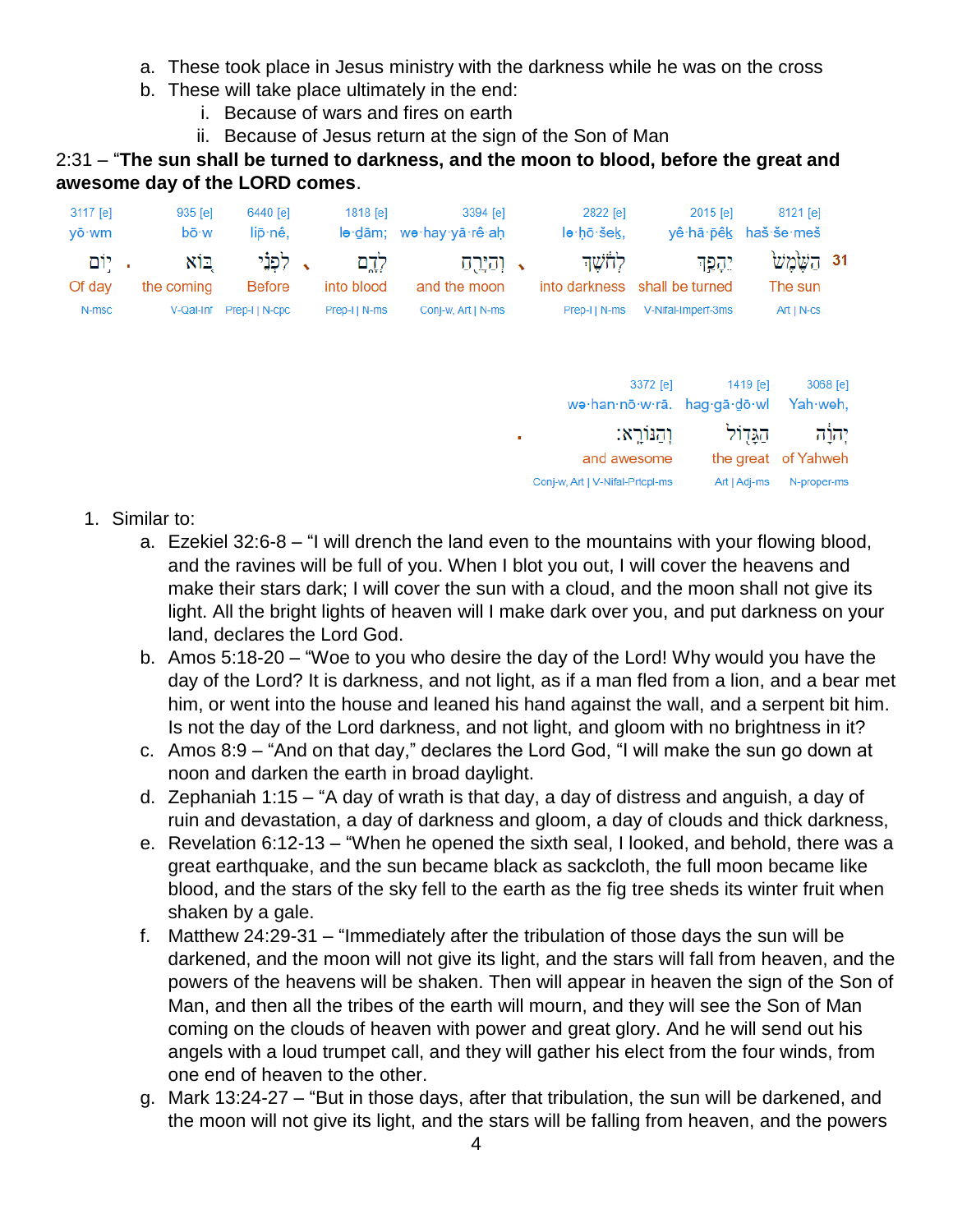in the heavens will be shaken. And then they will see the Son of Man coming in clouds with great power and glory. And then he will send out the angels and gather his elect from the four winds, from the ends of the earth to the ends of heaven.

h. Luke 21:25-28 – "And there will be signs in sun and moon and stars, and on the earth distress of nations in perplexity because of the roaring of the sea and the waves, people fainting with fear and with foreboding of what is coming on the world. For the powers of the heavens will be shaken. And then they will see the Son of Man coming in a cloud with power and great glory. Now when these things begin to take place, straighten up and raise your heads, because your redemption is drawing near."

## 2:32 – "**And it shall come to pass that everyone who calls on the name of the LORD shall be saved. For in Mount Zion and in Jerusalem there shall be those who escape, as the LORD has said, and among the survivors shall be those whom the LORD calls**.

| 6726 [e]                     | 2022 [e]                                                  | 3588 [e]                            | 4422 [e]                                              | 3068 [e]                   | 8034 [e]                                                 |                                        | 7121 [e]                                | 834 [e]                     | 3605 [e]                            |                                                     | 1961 [e]                                                                  |  |  |
|------------------------------|-----------------------------------------------------------|-------------------------------------|-------------------------------------------------------|----------------------------|----------------------------------------------------------|----------------------------------------|-----------------------------------------|-----------------------------|-------------------------------------|-----------------------------------------------------|---------------------------------------------------------------------------|--|--|
| $s\hat{i}$ · $v\bar{o}$ · wn | be har-                                                   | kî                                  | vim·mā·lêt;                                           | Yah weh                    | be∙šêm                                                   |                                        | yiq∙rā                                  | 'ă-šer-                     | kōl                                 |                                                     | we·hā·yāh,                                                                |  |  |
| צ <sup>ק</sup> ון            | בְּהַר־                                                   | آي د                                | יִמְלֵט<br>-                                          | יהוה                       | בַּשֵׁם                                                  |                                        | יקרא:                                   | אַשר־                       |                                     | י כִּל                                              | 32 וְהָיָה                                                                |  |  |
| Zion                         | in Mount                                                  | for                                 | shall be saved                                        |                            | of Yahweh on the name                                    |                                        |                                         | calls [That] whoever anyone |                                     |                                                     | And it shall come to pass                                                 |  |  |
|                              | N-proper-fs Prep-b   N-msc                                | Conj                                | V-Nifal-Imperf-3ms                                    | N-proper-ms                |                                                          | Prep-b   N-msc V-Qal-Imperf-3ms        |                                         | Pro-r                       | N-ms                                |                                                     | Conj-w   V-Qal-ConjPerf-3ms                                               |  |  |
| ٠                            | 7121 [e]<br>3068 [e]<br>qō∙rê.<br>קרֱא:<br>יהוה?<br>calls | 834 [e]<br>Yah weh 'ă šer<br>אָשֶׁר | ū bas so rî dîm.<br>Yahweh whom and Among the remnant | 8300 [e]<br>וּבַשְׂרִידִים | 3068 [e]<br>Yah weh.<br>, יִהוֹ <del>ָ</del> ה<br>Yahweh | 559 [e]<br>'ā·mar<br>אָמַר<br>has said | 834 [e]<br>ka·'ă·šer<br>ֹקַאֲשֶׁר<br>as | deliverance                 | 6413 [e]<br>pe lê tāh,<br>פִלֵיטַׁה | 1961 $[e]$<br>tih yeh<br>תְּהָיֶה<br>there shall be | 3389 [e]<br>ū bî rū šā lim<br>וּבִירוּשַׁ <u>ל</u> ֹם<br>and in Jerusalem |  |  |
| V-Qal-Prtcpl-ms              | N-proper-ms                                               | Pro-r                               | Conj-w, Prep-b, Art   N-mp                            |                            | N-proper-ms                                              | V-Qal-Perf-3ms                         | Prep-k   Pro-r                          |                             | $N-fs$                              | V-Qal-Imperf-3fs                                    | Conj-w, Prep-b   N-proper-fs                                              |  |  |

- 1. "Call on the name of YHWH" means:
	- a. Call on the Lord consistently and exclusively as in:
		- i. Gen. 4:26 –
		- ii. Gen.  $12:8 4$
		- iii. Gen.  $13:4 4$
		- iv. 1 Kings 18:24 "
		- v. Psalm 116:17 "
		- vi. Zephaniah 3:9 "
	- b. Acknowledge faith in the Lord in the midst of hostile environment as in
		- i. Psalm  $105:1 -$ "
		- ii. Isaiah  $12:4 -$
		- iii. Zech.  $13:9 -$ "
- 2. In the NT after the day of Pentecost people could "call on the name of the Lord" or "Jesus" for salvation. This is a partial fulfilment of this verse according to:
	- a. Peter in Acts 2 in verses 2:36-41 –

"Let all the house of Israel therefore know for certain that God has made him both Lord and Christ, this Jesus whom you crucified. Now when they heard this they were cut to the heart, and said to Peter and the rest of the apostles, "Brothers, what shall we do?" And Peter said to them, "Repent and be baptized every one of you in the name of Jesus Christ for the forgiveness of your sins, and you will receive the gift of the Holy Spirit. For the promise is for you and for your children and for all who are far off, everyone whom the Lord our God calls to himself." And with many other words he bore witness and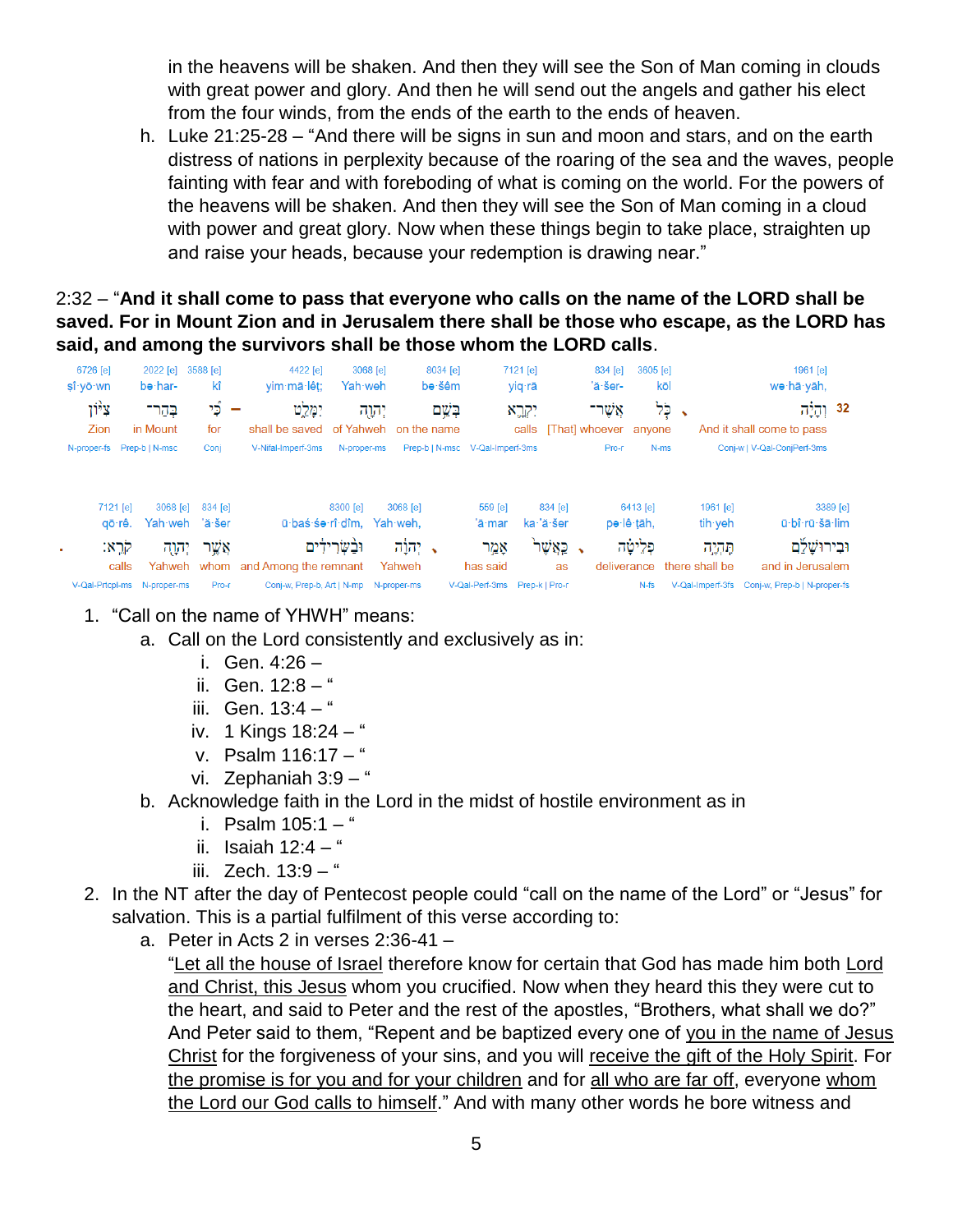continued to exhort them, saying, "Save yourselves from this crooked generation." So those who received his word were baptized, and there were added that day about three thousand souls."

b. Paul in Romans 10:8-13 -

"But what does it say? "The word is near you, in your mouth and in your heart" (that is, the word of faith that we proclaim); because, if you confess with your mouth that Jesus is Lord and believe in your heart that God raised him from the dead, you will be saved. For with the heart one believes and is justified, and with the mouth one confesses and is saved. For the Scripture says, "Everyone who believes in him will not be put to shame." For there is no distinction between Jew and Greek; for the same Lord is Lord of all, bestowing his riches on all who call on him. For "everyone who calls on the name of the Lord will be saved."

- 3. Survivors and those who escape on Mt. Zion and Jerusalem as in:
	- a. Isaiah 51:3
	- b. Zech. 13:8 "In the whole land, declares the Lord, two thirds shall be cut off and perish, and one third shall be left alive.
- 4. Ten places in the NT where this context and promise appear:
	- a. Matt. 24:29 (above)
	- b. Mark 13:24-25 (above)
	- c. Luke 21:25 (above)
	- d. Acts 2:17-21, 39
	- e. Acts 2:28-32
	- f. Acts 21:9 "He had four unmarried daughters, who prophesied."
	- g. Acts 22:16 "And now why do you wait? Rise and be baptized and wash away your sins, calling on his name.'
	- h. Romans 10:13 "For "everyone who calls on the name of the Lord will be saved."
	- i. Titus 3:6 "he saved us, not because of works done by us in righteousness, but according to his own mercy, by the washing of regeneration and renewal of the Holy Spirit, whom he poured out on us richly through Jesus Christ our Savior
	- j. Revelation  $6:12 -$  "there was a great earthquake, and the sun became black as sackcloth, the full moon became like blood,"
- 5. The Day of the Lord will include judgment and destruction, but along with that will be salvation and deliverance for those who call on the name of the Lord.
	- a. This salvation and deliverance began in Acts 2
	- b. The judgment is still being held back

## 3:1 – **"For behold, in those days and at that time, when I restore the fortunes of Judah and Jerusalem**,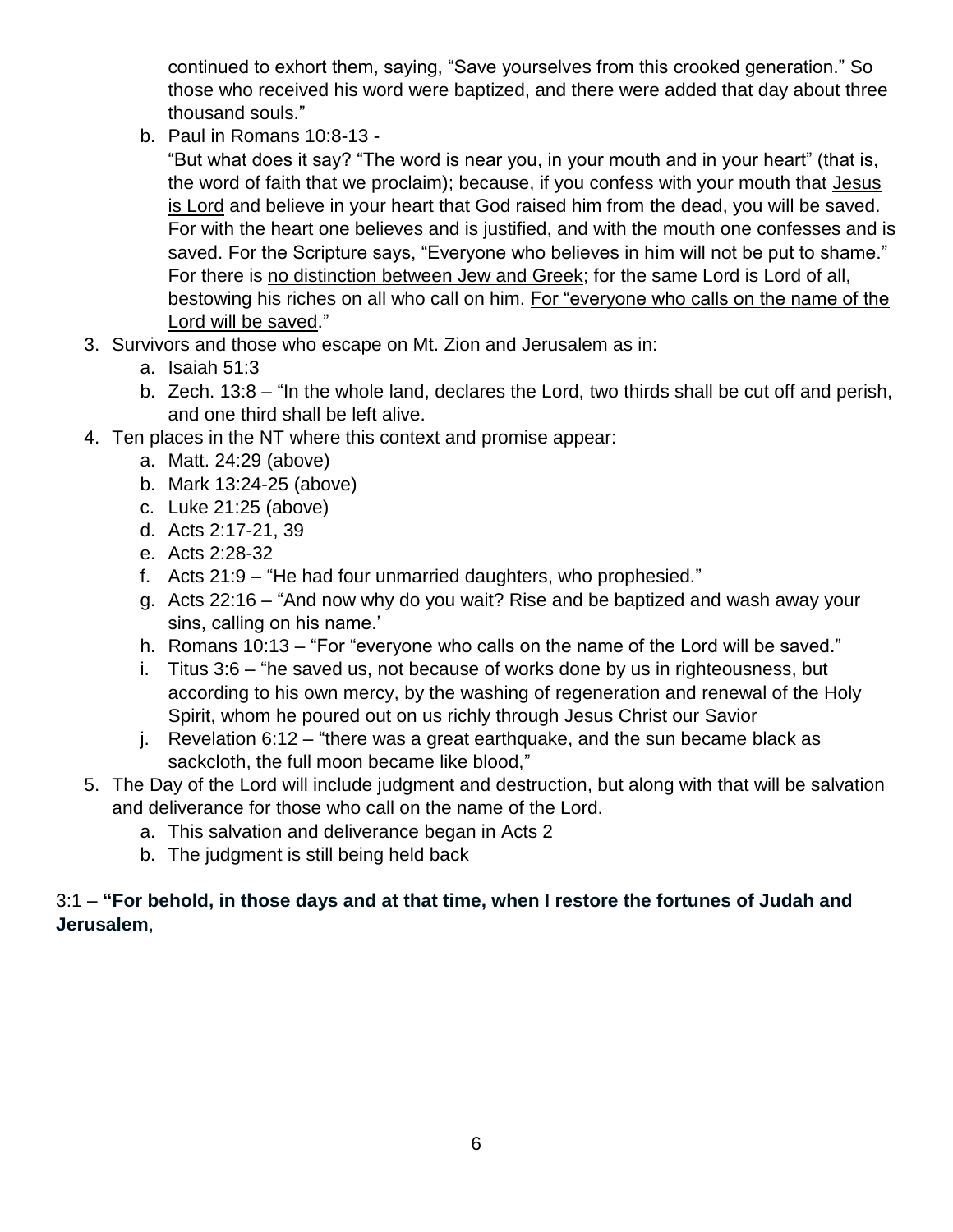| 853 [e]<br>'eṯ- | 7725 [e]<br>'ā·šîb      |                                             | 834 [e]<br>'ā·šūb 'ă·šer | 1931 [e]<br>$ha·h$ î; | 6256 [e]                   | 1992 [e]<br>ū·bā·'êt hā·hêm·māh                                        | 3117 [e]<br>bav·vā·mîm                                        | 2009 [e]<br>hin∙nêh | 3588 [e]<br>kî.          |     |
|-----------------|-------------------------|---------------------------------------------|--------------------------|-----------------------|----------------------------|------------------------------------------------------------------------|---------------------------------------------------------------|---------------------|--------------------------|-----|
| אָת־<br>۰.      | (אָשֵׁיב)<br>bring back | [אשוב<br>٠.                                 | אַשר<br>when             | קקיא<br>that          | וּבעֵת<br>and at time      | $\frac{1}{2}$ , $\frac{1}{2}$ ( $\frac{1}{2}$ , $\frac{1}{2}$<br>those | ha-Hem-mah: those -- Occurrence 10 of 12.<br>アテティア<br>in days | ਨਸ਼੍ਰ<br>behold     | خ۲<br>For                | - 4 |
|                 |                         | DirObjM V-Hifil-Imperf-1cs V-Qal-Imperf-1cs | Pro-r                    | Art I Pro-3fs         | Conj-w, Prep-b, Art   N-cs | Art I Pro-3mp                                                          | Prep-b, Art   N-mp                                            | Interjection        | Conj                     |     |
|                 |                         |                                             |                          |                       |                            |                                                                        | 3389 [e]<br>uûrū šā lim un kū dāb                             | 3063 [e]            | 7622 [e<br>$X \sim 16.7$ |     |

| wî·rū·šā·lim. yo·hū·dāh |             | šə∙būt                |
|-------------------------|-------------|-----------------------|
| וירוּשׁל ֵם:            | יהודה       | שִׁׁבִוּת             |
| and Jerusalem           |             | of Judah the captives |
| Coni-w   N-proper-fs    | N-proper-ms | N-fsc                 |

- 1. "For" indicates that Joel is now going to explain in detail what he had just introduced.
- 2. When God restores Israel in the distant future he will also bring the nations to Jerusalem to be judged. The nations will come to destroy Israel, but they will be destroyed by the Lord.
- 3. "Valley of Jehoshaphat" means literally "Yahweh Judges"
	- a. This is the only place this is a geographical location.
	- b. It may be in the Kidron Valley or that valley extended toward the Dead Sea (King Jehoshaphat)
	- c. It may not be a location, but an event. The event would be "Yahweh Judges" and it would be there in Jerusalem where the nations have been gathered.
- 4. Valleys are often the place of battles
- 5. In verse 2:14 this location is called "valley of decision"
- 6. This may be the name of the new valley formed when the Lord returns as described in Zechariah 14:4
- 7. Jesus refers to this verse in his account of the final judgment when the Son of Man comes in his glory in Matthew 25:31-46 –

"When the Son of Man comes in his glory, and all the angels with him, then he will sit on his glorious throne. Before him will be gathered all the nations, and he will separate people one from another as a shepherd separates the sheep from the goats. And he will place the sheep on his right, but the goats on the left. Then the King will say to those on his right, 'Come, you who are blessed by my Father, inherit the kingdom prepared for you from the foundation of the world………."

3:2 – "**I will gather all the nations and bring them down to the Valley of Jehoshaphat. And I will enter into judgment with them there, on behalf of my people and my heritage Israel, because they have scattered them among the nations and have divided up my land**,